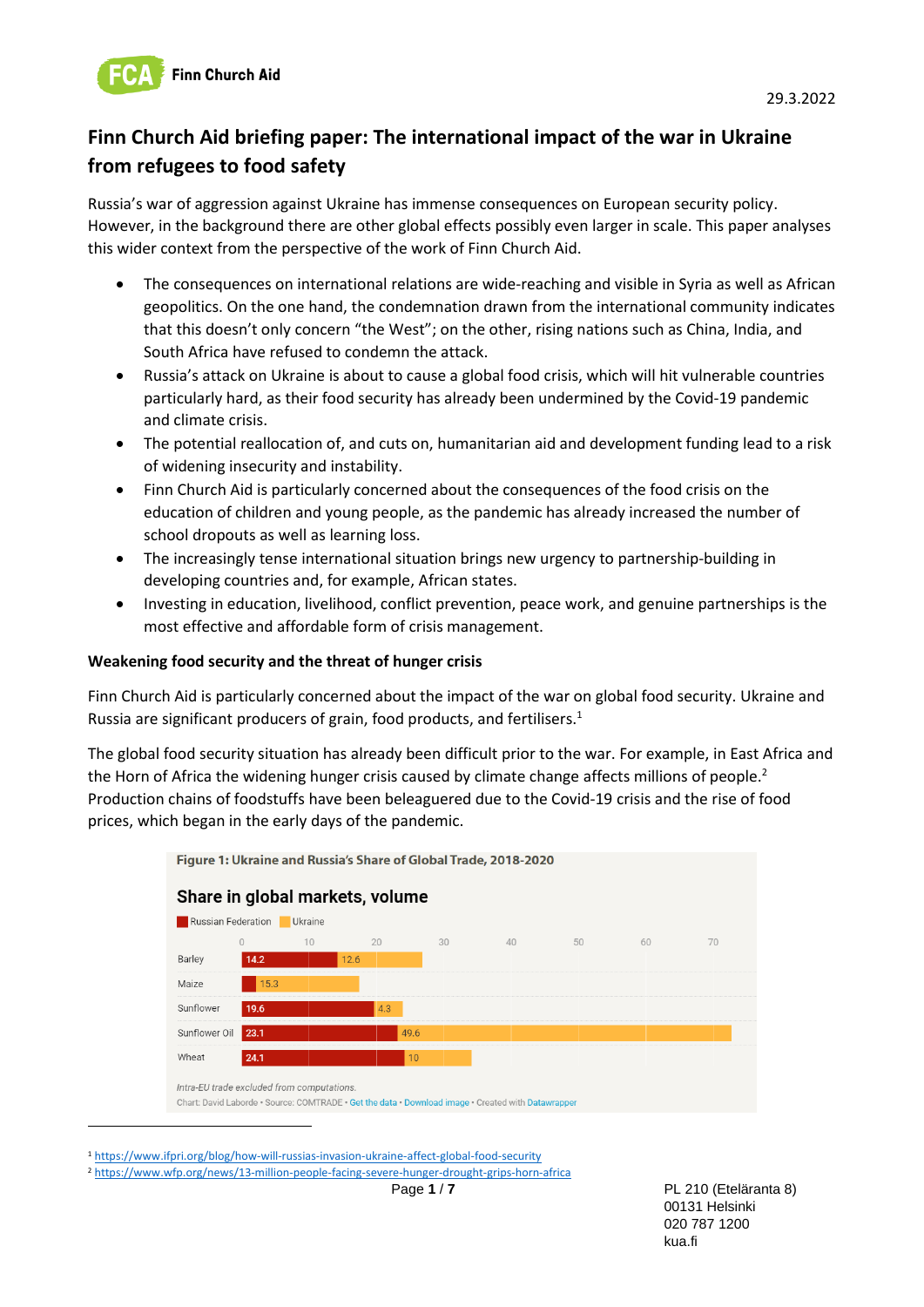

29.3.2022

The Food Price index by the Food and Agriculture Organization of the United Nations (FAO) hit a record high in February<sup>3</sup>, and the price of, for example, wheat has likewise risen rapidly. Many countries with otherwise vulnerable food security situations are dependent on wheat imports from Ukraine and Russia. For example, Lebanon, a country in a deep crisis, imported half of its wheat from Ukraine in 2020.<sup>4</sup>

Russia is also a big producer of fertilisers: its share of the world's nitrogen fertilizer market is 15%, and in potassium fertiliser exports it is 17%. In potassium fertilisers, Belarus' share of the global market is 16%. As a countersanction, Russia is considering halting its fertiliser exports; and the sanctions will also hit exports either way.<sup>5</sup> On top of challenges in exports, the rise of the price of natural gas used in producing potassium fertilisers will make the prices of fertilisers climb even higher.



# **Top importers of wheat from Russia and Ukraine** Imported value in 2020



Source: International Trade Centre



<sup>3</sup> <https://www.fao.org/newsroom/detail/fao-food-price-index-rises-to-record-high-in-february/en>

<sup>4</sup> <https://www.vox.com/future-perfect/2022/2/27/22950805/russia-ukraine-food-prices-hunger-invasion-war>

<sup>5</sup> <https://www.reuters.com/article/ukraine-crisis-russia-fertilizers-idINL2N2V71JG>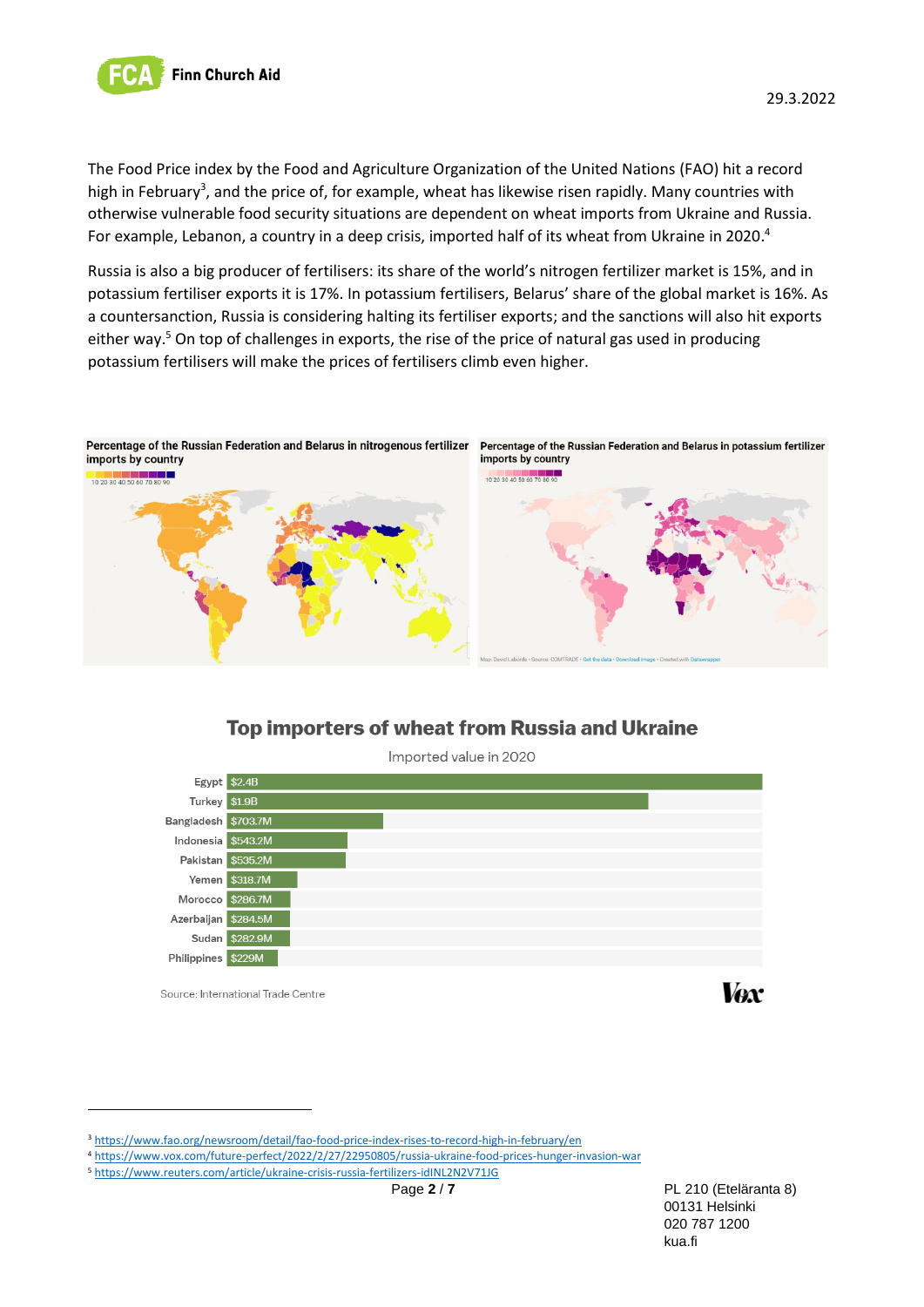



In Finland, it would be important to rapidly consider how to react to the situation both nationally as well as from the perspective of food security in developing countries. Good, ambitious international solutions are currently needed. At the same time, channelling the funding targeted at the private sector in developing countries to strengthen food security especially through small and medium-sized local companies should be considered. Many SMEs in developing countries have a huge potential to increase their efficiency and productivity if suitable support is available.

# **The impact of the food crisis on education**

The food crisis has various effects on education, too. The pandemic has caused a significant learning loss in several developing countries where the opportunities to offer remote teaching have been limited. For example, in Uganda, one of Finn Church Aid's largest countries of operation, schools were closed for two years.

Now the likelihood of not returning to school or dropping out has further increased. In poor households living off small-scale farming, children and young people are needed for work and making a living. Girls are at particular risk of dropping out of school, as growing poverty leads to increasing numbers of child marriages and teenage pregnancies.

# **The importance of development funding and humanitarian aid**

Russia's war in Ukraine and the global impact of the crisis highlight the need to hold on to the commitments made by Finland and the EU to increase development funding to 0.7% of GDP. Already before the war, the global need for humanitarian aid was at a record level due to the pandemic, climate crises, and prolonged conflicts.<sup>6</sup>

The UN Sustainable Development Goals (SDGs) must be adhered to, and the funding targeted at promoting them should increase, not decrease. The concern is that due to the war in Ukraine, other crises receive less

<sup>6</sup> <https://gho.unocha.org/>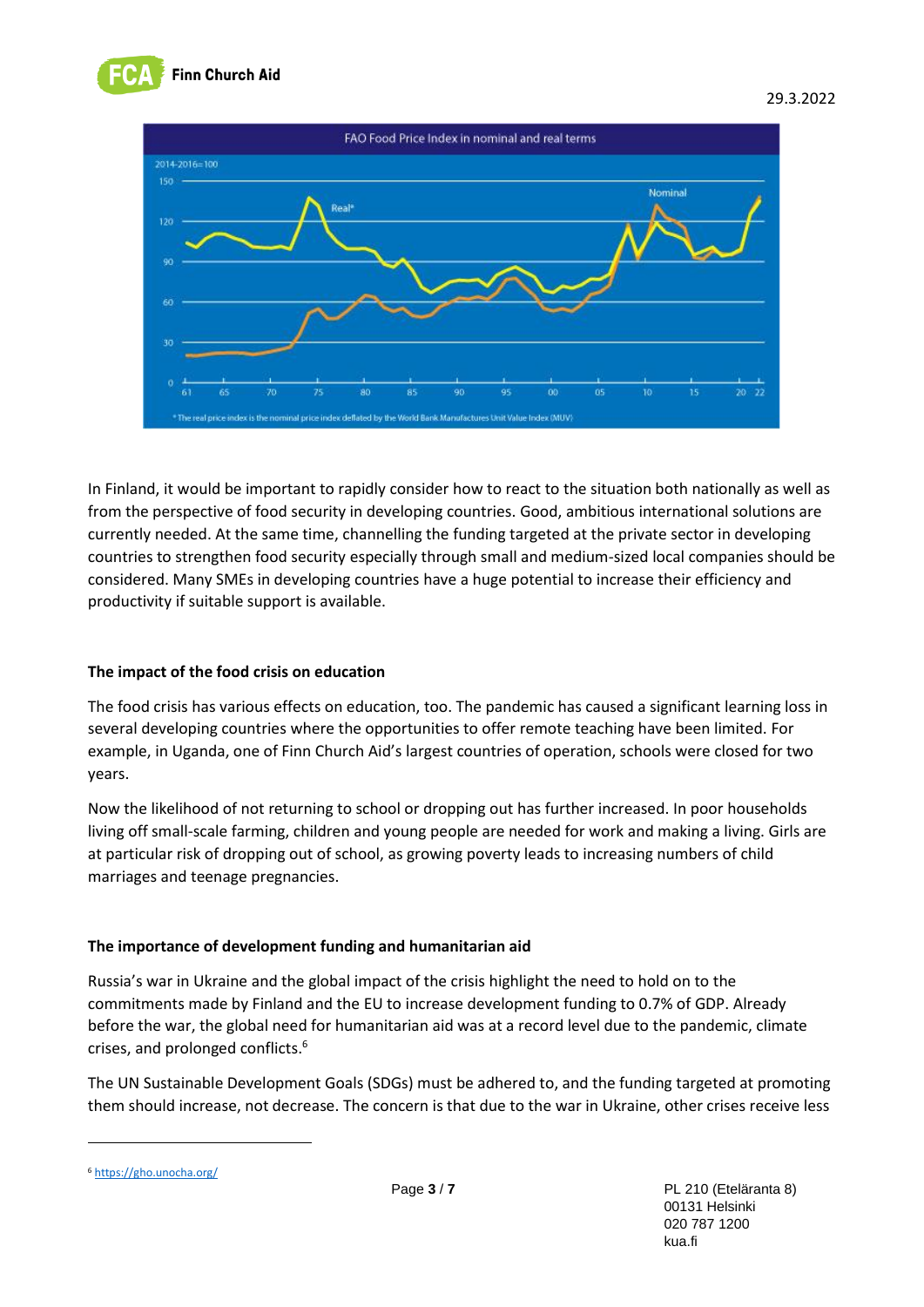

attention and, at worst, less funding; this leads to increasing instability in other parts of the world as well. There are already signs that humanitarian aid for other crises is suffering as financiers reallocate their aid to Ukraine.<sup>7</sup>

The experience of Finn Church Aid stresses that investing in education, livelihood, conflict prevention, and peace-work, as well as genuine partnerships, is the most effective and cheapest form of crisis management.

As regards to Finnish development funding, the decreasing share of humanitarian funding (excl. the year of covid-19, 2020) should be noted. In 2017, 10% of development funding was spent on humanitarian funding, and the anticipated share in 2022 is 7%.

We also want to pay attention to how, in rapidly developing crises such as Ukraine at the moment, it's important to channel Finland's humanitarian aid through Finnish NGOs.

#### **Multilateral rule-base system**

The international community has widely condemned Russia's attack on Ukraine. This is important, because it shows that it's not just a conflict between Russia and "the West".



In the UN Security Council, Kenya addressed the meeting in a noteworthy manner. The representative of Kenya pointed out that the borders of African states have been drawn far away in the capitals of former empires. If Africa were to only look at its colonial past and try to build ethnically and religiously homogenous states, the entire continent would be destined for decades of war.<sup>8</sup>

The Security Council failed to pass a resolution condemning Russia's attack due to Russia's veto. China, India, and the United Arab Emirates abstained from voting. The Council nevertheless decided to call for an exceptional emergency special session of the UN General Assembly, where 141 countries voted in favour of the resolution<sup>9</sup> condemning Russia's attack, 35 countries abstained, and only five countries voted against.<sup>10</sup>

The UN Human Rights Council decided to establish an independent commission to investigate human rights violations committed during Russia's attack.<sup>11</sup> This resolution was supported by 32 countries, 12 abstained,

<sup>7</sup> <https://www.nrc.no/news/2022/march/burkina-faso-second-biggest-spike-in-displacement-since-crisis-began/>

<sup>8</sup> <https://twitter.com/KenyaMissionUN/status/1495963864004976645>

<sup>9</sup> <https://documents-dds-ny.un.org/doc/UNDOC/LTD/N22/272/27/PDF/N2227227.pdf?OpenElement>

<sup>10</sup> [https://twitter.com/UN\\_PGA/status/1499067097711886340](https://twitter.com/UN_PGA/status/1499067097711886340)

<sup>11</sup> <https://www.ohchr.org/EN/HRBodies/HRC/Pages/NewsDetail.aspx?NewsID=28203&LangID=E>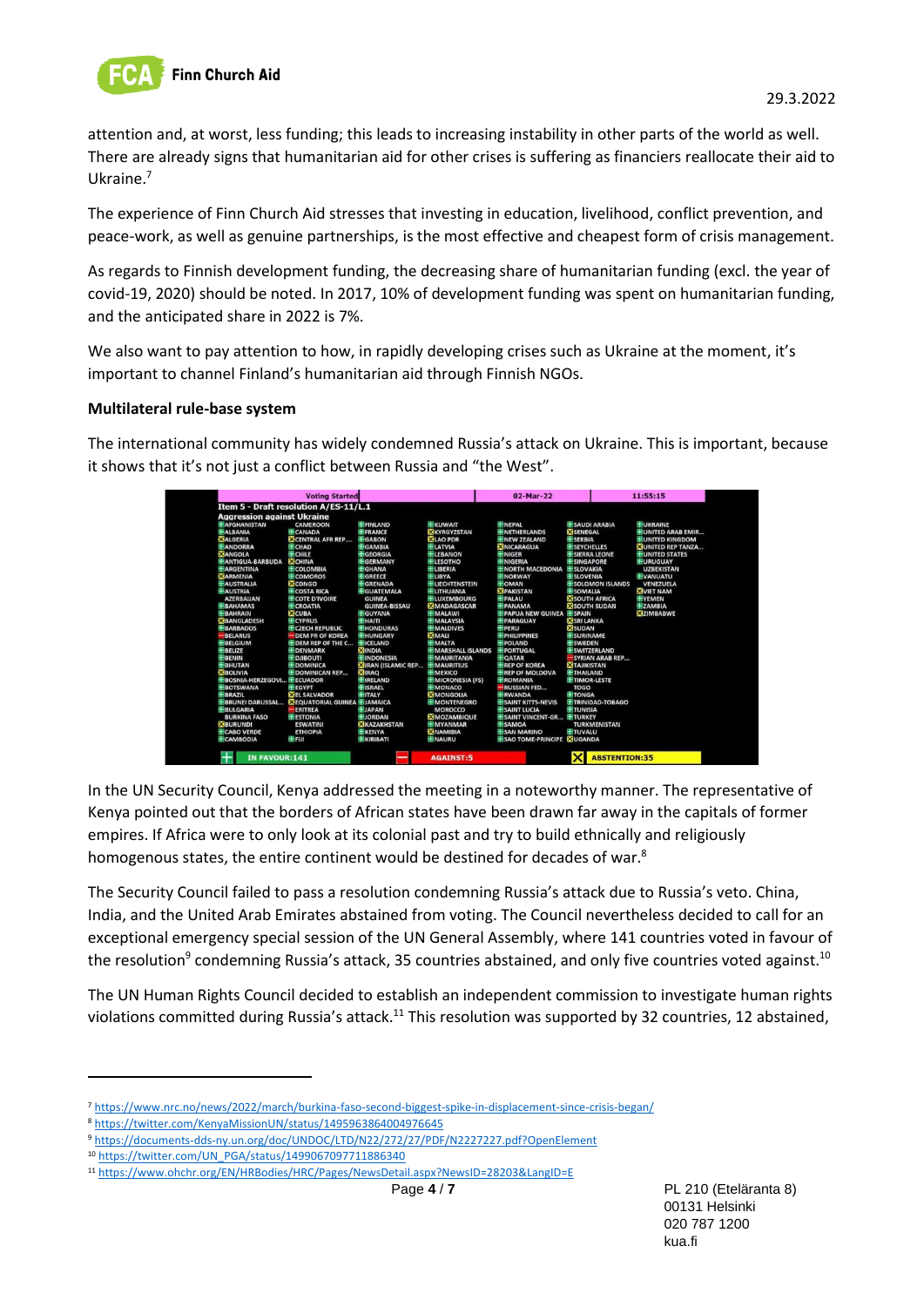

and only two countries voted against.<sup>12</sup> The decision taken by the Human Rights Council was notable also in the sense that the same council had previously voted to shut down the independent mechanism investigating human rights violations during the Yemeni Civil War. It is noteworthy that regional and rising powers China, India, and South Africa abstained from voting in favour of the UN resolutions.

#### **Geopolitics in Africa**

In recent years, Russia has strengthened its diplomacy in African countries. President Vladimir Putin outlined Africa as one of the priority regions in Russian foreign policy already in 2019.<sup>13</sup>

Russia has also boosted its military presence in different parts of Africa. Soldiers of the paramilitary organisation Wagner are present in Mali and the Central African Republic (CAR), where Finn Church Aid operates. CAR is the only African state to officially recognise the independence of the "People's Republics" of Donetsk and Luhansk. Russia's diplomacy in Africa was evident in the aforementioned UN General Assembly emergency session vote; as many as 17 African countries submitted a blank vote, 8 countries abstained, and Eritrea supported Russia.<sup>14</sup>





The Africa–EU summit, held just before the tensions rose in Ukraine, bore meagre results. Russia's attack further highlights the importance of cherishing international law, including in the actions of the EU countries, and building partnerships with developing countries, which together form a majority in the UN General Assembly. In this regard, Africa is the most important strategic direction for the EU, but success will demand a long-talked-about readiness for a genuinely equal partnership with African states.

# **Syria**

The attack on Ukraine will have an impact on other crisis hotspots around the world – for example Syria. Russia is an important ally for the Syrian government, and its role was crucial in ensuring the Assad regime survived the civil war. However, Russia's attack on Ukraine can have an impact on the current, very fragile situation in Syria.

<sup>12</sup> [https://twitter.com/UN\\_HRC/status/1499696876601462789](https://twitter.com/UN_HRC/status/1499696876601462789)

<sup>13</sup> <https://www.bbc.com/news/world-45035889>

<sup>14</sup> <https://twitter.com/DevReimagined/status/1499129413572640768>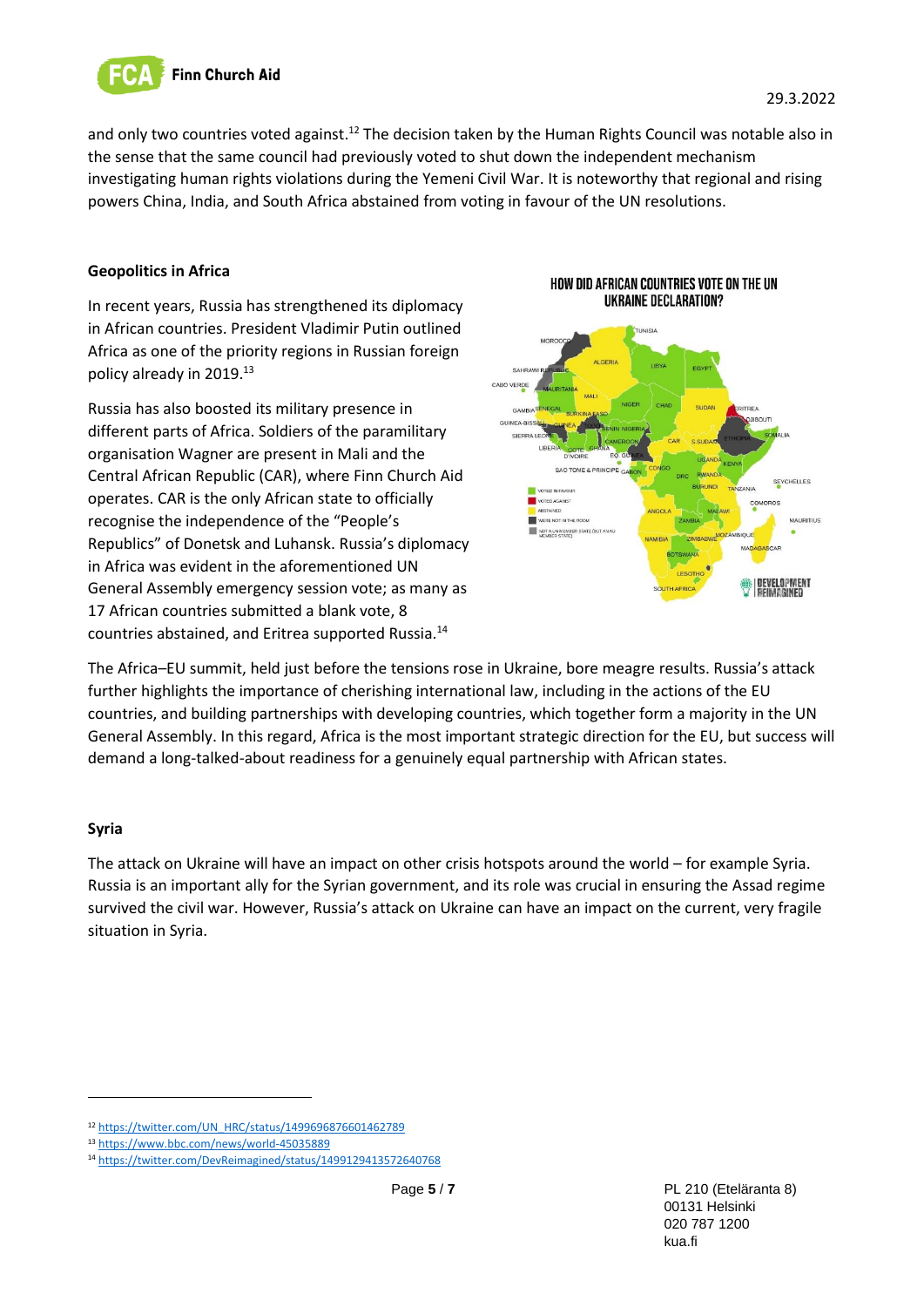

Currently, the humanitarian aid provided across the northern border of Syria is based on a resolution by the UN Security Council. Russia has long criticised the resolution, which has led to the number of border crossings being reduced to just one. The culmination of the situation in Ukraine might result in Russia using its veto power to block the new resolution. The current resolution remains in force until 10 July.<sup>15</sup> Halting the cross-border humanitarian aid would have a devastating impact on the humanitarian situation in northern Syria.

Turkey's decision to prevent Russian warships from passing through Bosporus might have an impact on the maintenance of Russia's troops in Syria.<sup>16</sup> A new



escalation in the situation in Syria could lead to a new increase in the number of refugees in the region.

#### **The biggest refugee crisis in Europe since WWII**

At the time of writing, two weeks after Russia's attack began, it is clear that Europe is facing its biggest refugee crisis since World War II.

- During the Yugoslav Wars (1991–96), approximately 2.5 million people sought asylum in Europe.
- During the Syrian war (2011–16) 3.2 million asylum seekers arrived in Europe.<sup>17</sup>
- Since the beginning of Russia's attack, over 4 million people have fled Ukraine to neighbouring countries.<sup>18</sup>

The economic crisis caused by the sanctions, increasingly tense political climate, and the urge to avoid having to go to Ukraine to fight might lead to Russians leaving the country on a large scale – there are some of indications of this already.<sup>19</sup>

The EU's decision to automatically grant temporary protection to Ukrainians is an important and significantly better policy than, for example, the one in place during the 2015 refugee situation.<sup>20</sup> Temporary protection means that Ukrainians have the right to work, education, healthcare, and social security without the bureaucracy of an asylum



<sup>20</sup> <https://www.unhcr.org/news/press/2022/3/6221f1c84/news-comment-unhcr-welcomes-eu-decision-offer-temporary-protection-refugees.html>

Page **6** / **7** PL 210 (Eteläranta 8)

<sup>15</sup> [https://www.securitycouncilreport.org/atf/cf/%7B65BFCF9B-6D27-4E9C-8CD3-CF6E4FF96FF9%7D/s\\_res\\_2585.pdf](https://www.securitycouncilreport.org/atf/cf/%7B65BFCF9B-6D27-4E9C-8CD3-CF6E4FF96FF9%7D/s_res_2585.pdf)

<sup>16</sup> <https://www.aljazeera.com/news/2022/3/2/russia-cancelled-black-sea-passage-bid-warships-turkey>

<sup>17</sup> <https://theconversation.com/how-the-spectre-of-yugoslavia-looms-over-eus-handling-of-the-refugee-crisis-79393>

<sup>18</sup> Updated figures[: http://data2.unhcr.org/en/situations/ukraine](http://data2.unhcr.org/en/situations/ukraine)

<sup>19</sup> <https://www.theguardian.com/world/2022/mar/03/people-leaving-russia-ukraine-war>